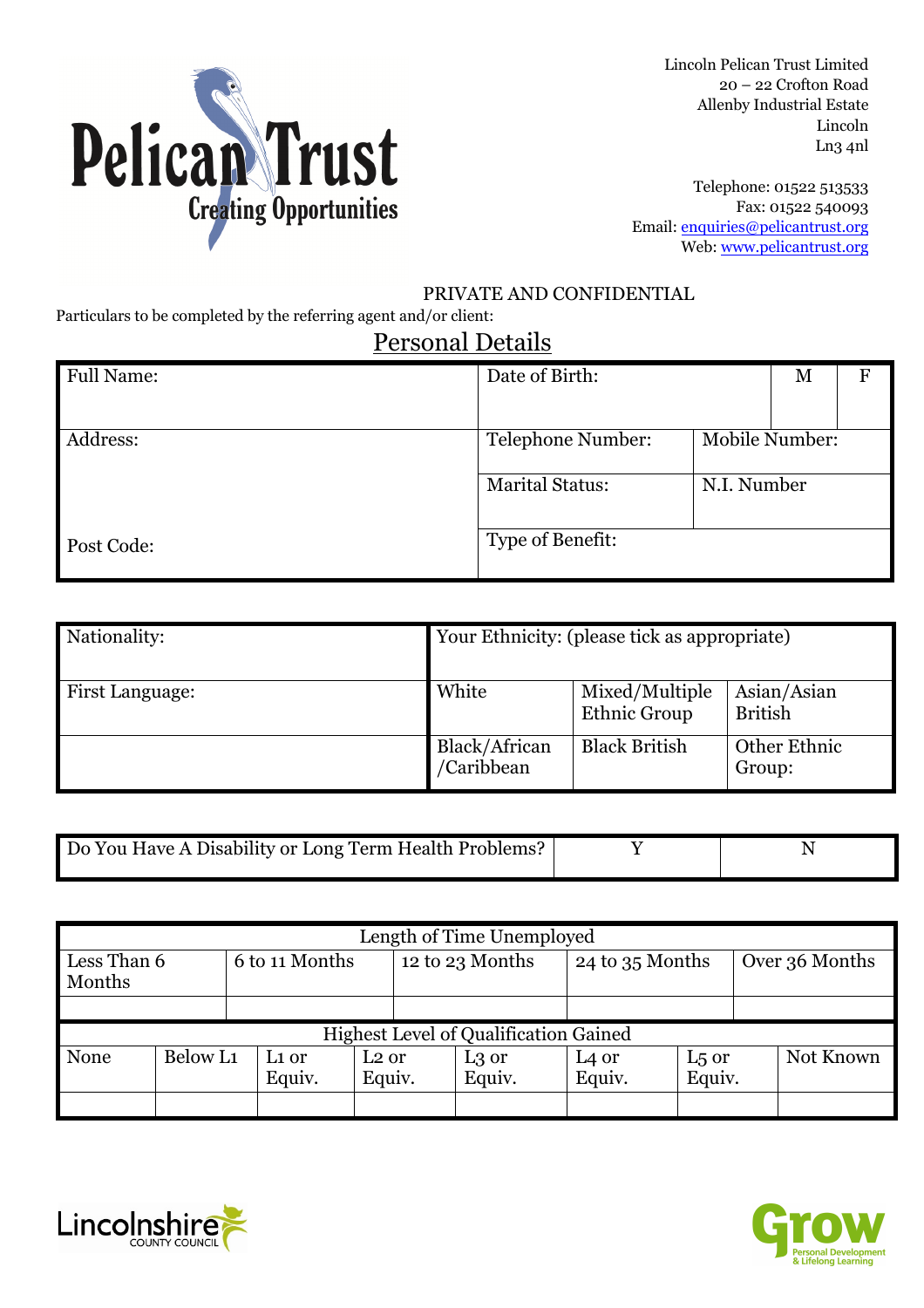| Name:     | Telephone Number:           |
|-----------|-----------------------------|
| Address:  | Mobile Number:              |
|           | Relationship To Individual: |
| Postcode: | <b>Emergency Number:</b>    |

## Referring Agent

| Name:     | Telephone Number:                       |
|-----------|-----------------------------------------|
| Address:  | Organisation:                           |
| Postcode: | Job Title / Relationship To Individual: |

### Support Arrangements

Please give details of the following that apply to the individual:

| G.P. – Name and Address:          | <b>Community Support Worker:</b> |
|-----------------------------------|----------------------------------|
| Telephone Number:                 | Telephone Number:                |
| Social Worker – Name and Address: | Consultant – Name and Address:   |
|                                   |                                  |
| Telephone Number:                 | Telephone Number:                |

# Please Provide Details of Medical Conditions/Diagnosis/Medication:Lincolnshire

Personal Development<br>& Lifelong Learning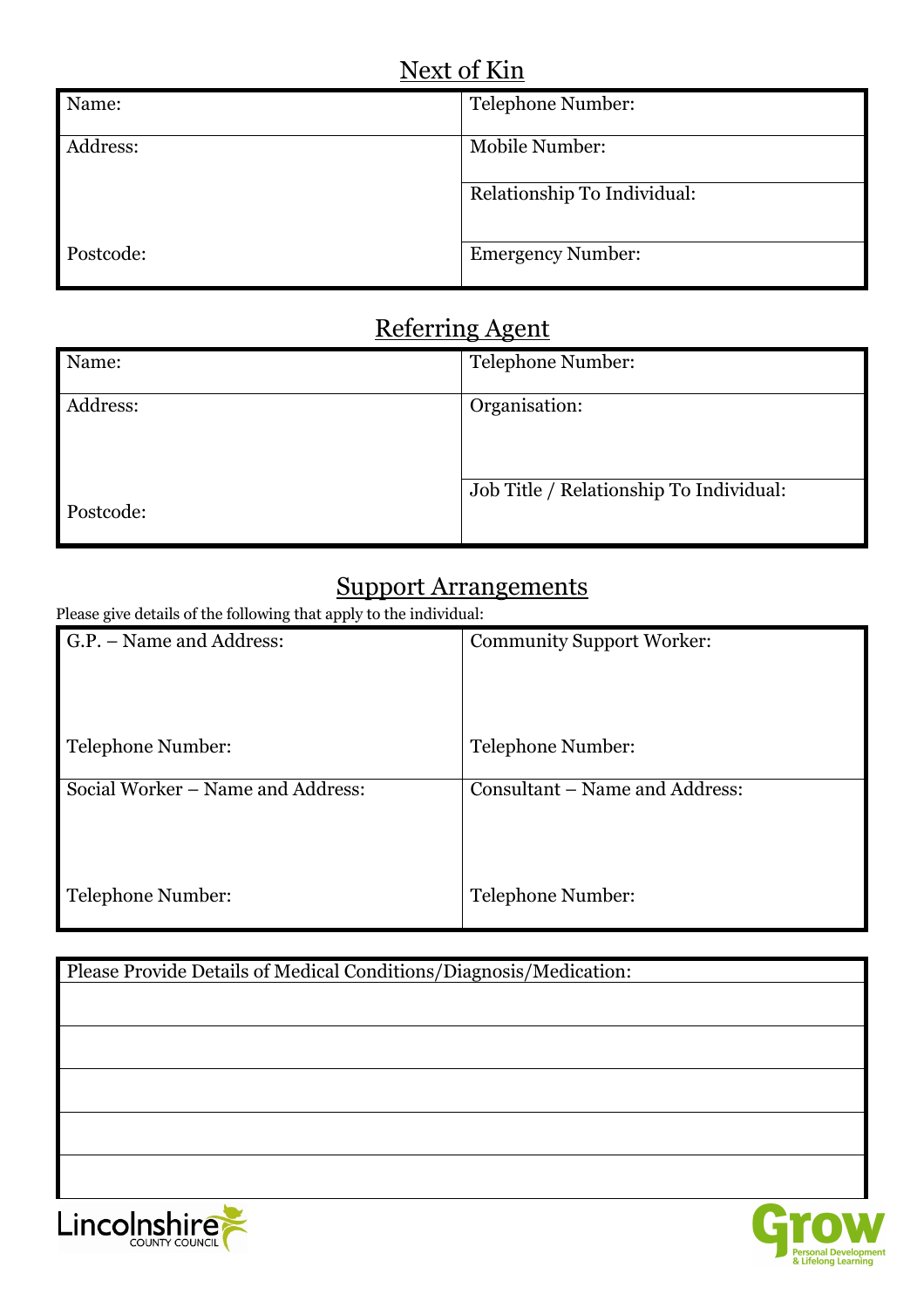| Medical Conditions/Diagnosis/Medication Continued:                                                                                                                                              |            |                        |  |                     |  |  |  |
|-------------------------------------------------------------------------------------------------------------------------------------------------------------------------------------------------|------------|------------------------|--|---------------------|--|--|--|
|                                                                                                                                                                                                 |            |                        |  |                     |  |  |  |
|                                                                                                                                                                                                 |            |                        |  |                     |  |  |  |
|                                                                                                                                                                                                 |            |                        |  |                     |  |  |  |
|                                                                                                                                                                                                 |            |                        |  |                     |  |  |  |
|                                                                                                                                                                                                 |            |                        |  |                     |  |  |  |
|                                                                                                                                                                                                 |            |                        |  |                     |  |  |  |
| <b>NHS</b> Number:                                                                                                                                                                              | CPA:       | Enhanced               |  | Standard            |  |  |  |
| <b>Please Attach Copies</b>                                                                                                                                                                     | <b>CPA</b> | <b>Risk Assessment</b> |  | <b>Support Plan</b> |  |  |  |
| of:                                                                                                                                                                                             |            |                        |  |                     |  |  |  |
|                                                                                                                                                                                                 |            |                        |  |                     |  |  |  |
|                                                                                                                                                                                                 |            |                        |  |                     |  |  |  |
|                                                                                                                                                                                                 |            |                        |  |                     |  |  |  |
| Are there any matters relating to the physical and mental health of the individual of which<br>Lincoln Pelican Trust Limited should be made aware of; e.g. arson, self-harm, violent behaviour. |            |                        |  |                     |  |  |  |
|                                                                                                                                                                                                 |            |                        |  |                     |  |  |  |
|                                                                                                                                                                                                 |            |                        |  |                     |  |  |  |
|                                                                                                                                                                                                 |            |                        |  |                     |  |  |  |
|                                                                                                                                                                                                 |            |                        |  |                     |  |  |  |
|                                                                                                                                                                                                 |            |                        |  |                     |  |  |  |
|                                                                                                                                                                                                 |            |                        |  |                     |  |  |  |
|                                                                                                                                                                                                 |            |                        |  |                     |  |  |  |

## Work Related Goals

| Please supply details of the individual's main objectives and the purpose for the referral. |
|---------------------------------------------------------------------------------------------|
|                                                                                             |
|                                                                                             |
|                                                                                             |
|                                                                                             |
|                                                                                             |
|                                                                                             |
|                                                                                             |
|                                                                                             |
|                                                                                             |
|                                                                                             |
| Please state the individual's preferred work area(s) and days.                              |
|                                                                                             |
|                                                                                             |
|                                                                                             |
|                                                                                             |
|                                                                                             |
|                                                                                             |
|                                                                                             |

Client Signature of Agreement:

Referring Agent Signature of Agreement:

Date:

We have read and agree to the terms outlined in the Eligibility Criteria attached to this form

Lincoln Pelican Trust Limited is committed to the assessment and evaluation of every individual and therefore requests an invitation to attend case conferences/reviews in order to give and receive appropriate information. Data Protection Act 1998 – Lincoln Pelican Trust Limited is likely to put information onto a computer to assist with record keeping.